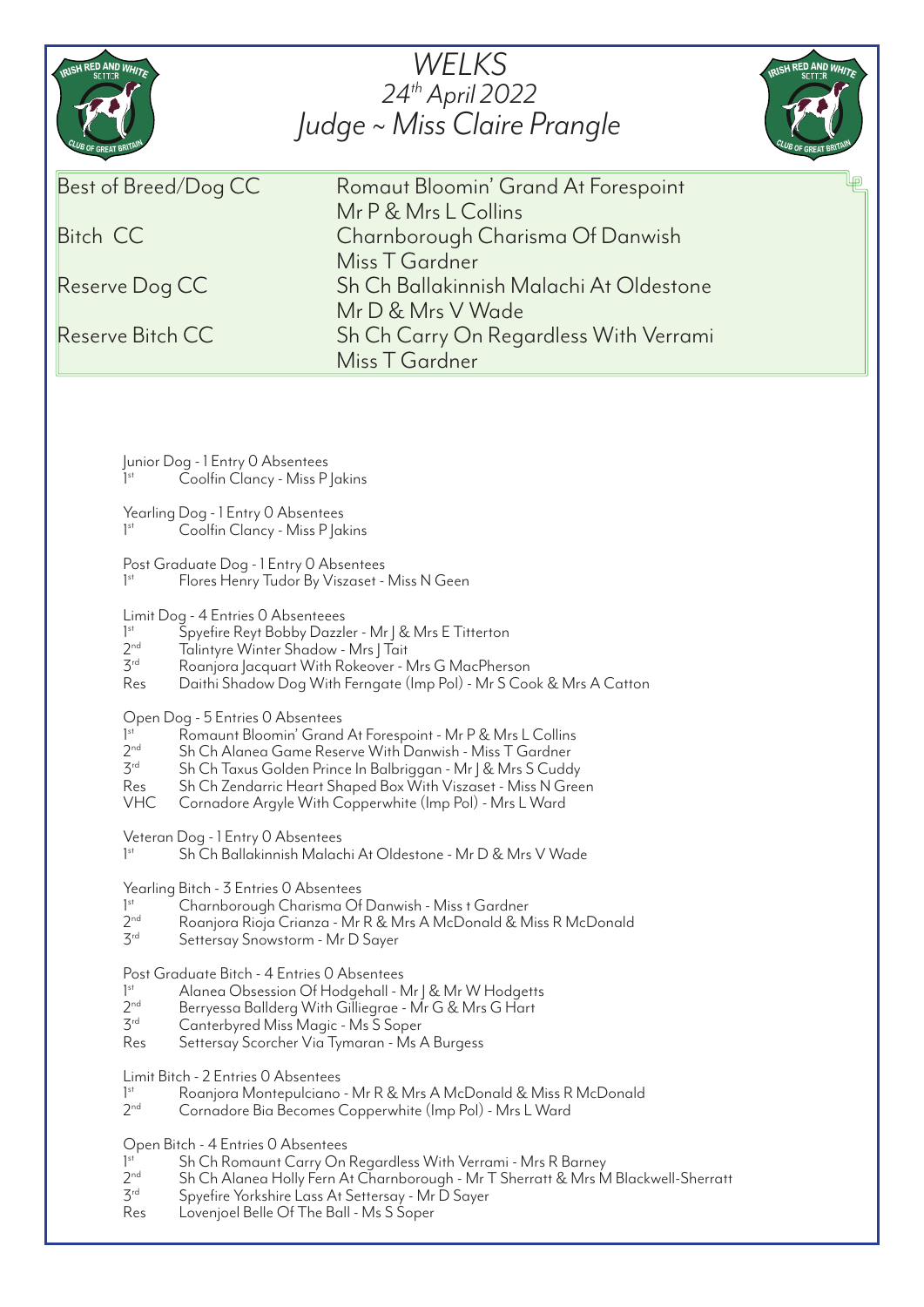





I would like to thank the society for this great opportunity to judge at this lovely show and for the wonderful day I had and to my two great stewards who were brilliant.

I have been involved with IRWS since the early 90's and I gained my first ever first at Crufts in 1995 with an IRWS, so to be able to judge this lovely breed at this level was a great thrill.

I must thank my dear friend Jackie(Vanders) who is no longer with us who encouraged and pushed me to do this I hope she was proud.

I was really delighted with my entry and the overall quality which was good and to have no absences was very pleasing.

# Veteran Dog (1)

1st Wade's Sh Ch Ballakinnish Malachi At Oldestone: What a wonderful start to the day this stunning dog gave me, he belied his 11 years, I thought he was so full of breed style standing strongly on his four feet which gave a sturdy and powerful appearance when viewed from all angles, he possesses a gorgeous head, lovely eyes that gave a soft dreamy expression with raised brows and a good square muzzle.

Clean muscular neck of good length led into a very impressive front with a good depth to chest, well sprung ribs & excellent wide hind quarters, he had the loveliest of cat like feet.

His whole body felt strong and powerful throughout with a great feel to his bone with his firm muscling which I give full credit to his owner for keeping him this good.

His coat was presented in lovely condition but what endeared me to this special boy was his movement for his senior years it just took my breath away, it was effortless, strong, full of reach, powerful and straight, he held his top line when viewed from any angle and for me he was the best mover of the day I was delighted to award him a well deserved reserve dog CC, I see from the catalogue that he is the grandfather of my Bitch CC, I was thrilled to have had the opportunity to judge this very special dog thank the owner for bringing him.

Minor Puppy Dog(0)  $P$ uppy  $Dog(0)$ 

# Junior Dog(1)

1 st Jakins' Coolfin Clancy:15-month-old boy who was well muscled throughout he has a nice head, good ear set, pleasing eyes of good colour & raised brows, strong front, straight forelegs, lovely feet good depth to chest and spring of ribs coming. Once he drops into his backend it should complete a promising picture.

His pearly white and red coat was presented in good order, when settled he moved ok but handler needs to slow a little.

Yearling Dog(1)

1<sup>st</sup> Jakins Coolfin Clancy: Repeat of Junior

#### Post Graduate Dog(1)

1st Green's Flores Henry Tudor By Vizaset: Two-year-old boy who is still at the raw stage, his head was a little fine for me but it was pleasing with a good ear-set and lovely dark brown eyes.

His neck cleanly led into a good layback of shoulder and onto a smooth top-line, he was well muscled throughout but he would benefit from more weight, his coat was an excellent colour and he was presented in lovely order, he moved ok.

#### Limit Dog(4)

1stTittertons' Spyefire Reuters Bobby Dazzler: This four-year-old boy stood out in this class today, he has the loveliest clean and strong balanced outlines which on the day was reminding me so much of my veteran winner and afterwards when reading my catalogue I see the veteran was his father which then made total sense.

He possesses the loveliest of heads and expression from his soft expressive eyes, good square muzzle & ear set, clean neck led smoothly into a good front assembly and straight forelegs, well sprung ribs & good depth to chest, lovely wide hindquarters with well bent stifles.

His body felt well muscled throughout and his pearly white and red coat was presented in lovely clean order.

He is a strong dog but was handled to perfection going around the ring holding a steady pace and keeping a super top-line with his excellent movement when viewed from all angles.

I considered this dog strongly for top honours today but he was just unlucky as I had some outstanding dogs present, but I know his day will come and it should not be too far away so I wish you the best of luck with him.

 $2<sup>nd</sup>$  Tait's Talintyre Winter Shadow: Two-year-old boy who still has a lot of maturing to do he was well muscled throughout, I preferred the head of my winner but his was pleasing with a nice expression from his lovely dark eyes, raised brows & a good ear set.

Strong slightly arched neck led to a good developing front and straight fore-legs, I liked his hind quarters, he was presented in gleaming condition with a coat which was a lovely colour, he moved okay but his tail was not as good as my winner.  $3<sup>rd</sup>$  McPherson's Roanjora Jacquart With Rokeover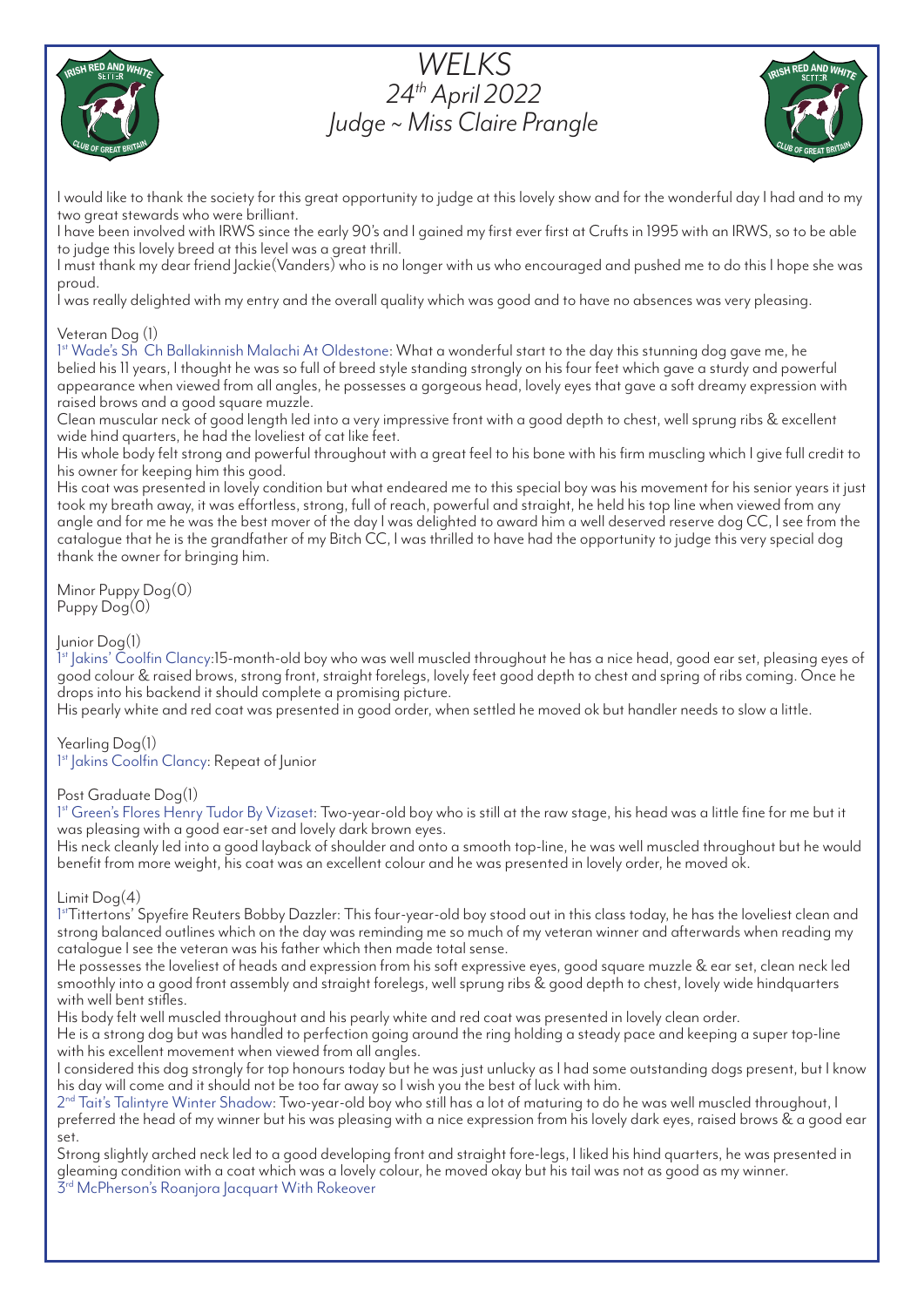

# *WELKS 24th April 2022 Judge ~ Miss Claire Prangle*



# Open Dog(6)

1 st Collins' Romaunt Bloomin Grand At Forestpoint: This six-year-old boy headed the best of the class of the day, I remember first seeing this dog at Welks in 2018 when he won his owner there first ever big award with this dog and thinking then what a lovely red and white he was, so I was thrilled today to have the opportunity to judge him and then later delighted to be told that I had awarded him his all-important 3rd CC but I was surprised that he had not been made before.

This dog look stunning today, he was presented in a clean & glorious condition there was not a hair out of place on his gleaming pearly white and red coat that shone in the sunshine.

.<br>He possessed a gorgeous head with equal parallels, the loveliest dark eyes giving that look at me expression, raised brows, good ear set and a lovely clean muzzle. His strong slightly arched muscled neck led to a good front assembly, straight fore legs, good elbows, well laid back shoulders, well sprung ribs and a good depth to his chest, excellent top line & tail set and super cat like feet. There was a lovely feel to his strong bone and his body was well muscled throughout he possessed lovely wide hindquarters & super well bent stifles.

His movement was steady, true & faultless with great reach when viewed from all angles.

He was well handled and I was so pleased to award him the CC and later the Best of breed from a super young stunning girl.  $2^{\rm nd}$  Gardner's Sh Ch Alanea Game Reserve With Danwish: 5 1/2 year old boy who has just got better and better with age, he possesses the loveliest of heads with a good dark eye giving a dreamy expression, raised brows, good ear set.

Clean muscled neck led smoothly into correct front assembly with straight fore legs, good shoulders and upper arm, lovely depth to chest and good spring of ribs, loveliest of feet.

His super pearl white and red coat was presented in gleaming condition and he moved well in the class to take a very good second place.

 $\mathcal{B}^{\mathsf{rd}}$  Cuddy's: Sh Ch Taxus Golden Prince In Balbriggan

Special Beginners Dog(0) Veteran Bitch(0) Minor Puppy Bitch(0) Puppy Bitch<sup>(0)</sup> Junior Bitch(0)

Yearling Bitch(3)

l<sup>st</sup>Gardner's Charnborough Charisma of Danwish: This 18-month-old girl has the most appealing feminine outlines, she is so full of quality from the tip of her nose to the tip of her tail. Gorgeous head with lovely chiselling, her eyes gave the softest of expressions with quizzical raised brows and a good ear-set, lovely squareness to her muzzle.

Clean arched neck flowed smoothly into her lovely front assembly, good lay back of shoulder, excellent spring of rib and depth of chest developing nicely, she was well muscled throughout for her age.

Super hind-quarters coming with a nice width, good hocks, loveliest of feet.

Once settled she moved well from all directions with great reach holding the best top line of the ladies today, presented in lovely bloom she gleamed in the sunshine and was handled to advantage.

was thrilled to be told I had awarded this top draw young lady her crowning CC and I am sure she has the most exciting future ahead of her and will take this wonderful breed to a new level as she matures I wish her the best of luck.

 $2^{nd}$ McDonald's Roanjora Rioja Crianza: Lovely girl of almost 2 years of age, pleasing feminine head with lovely dark expressive eyes that looked full of naughtiness, good raised brows.

Clean neck led into a good developing front assembly and straight fore legs, she was nicely muscled throughout and moved well from all angles she is just waiting for her furnishings to complete a promising picture. 3rd Sayer's Settersay Snowstorm

Post Graduate Bitch (4)

1st Hodgetts' Alanea Obsession Of Hodgehall: This was the hardest class for me to judge today as they all had something to offer as they were all at different ages and stages of there development but my winner was the best mover today fore & aft and going around the ring.

She presented a nice clean balanced outline with the loveliest of heads with a feminine expression from her dark eyes & raised brows, but I would like more finish to her muzzle. good front and rear angulations, nice depth to chest and good length to her body, her pearly white and red coat was presented in lovely gleaming condition she was handled to advantage to win the class. 2nd Hart's Berryessa Ballderg With Gilliegrae: I very much liked the style of this girl but she was very naughty and gave her handler a very hard time today, she was another who presented a very clean and balanced outline, she has a very good colour to her coat. Lovely head with appealing eyes & raised brows, good ear set.

Pleasing length to her arched neck which led into her good front assembly & layback of shoulder.

Good depth to her chest, nice top-line & tail-set.

Nice strong rear and lovely hindquarters, super muscling through out, she just needs furnishing and her normal handler to finish a promising picture.

Interestingly I read that both one & two were by the same sire.

3rd Soper's Canterbyred Miss Magic